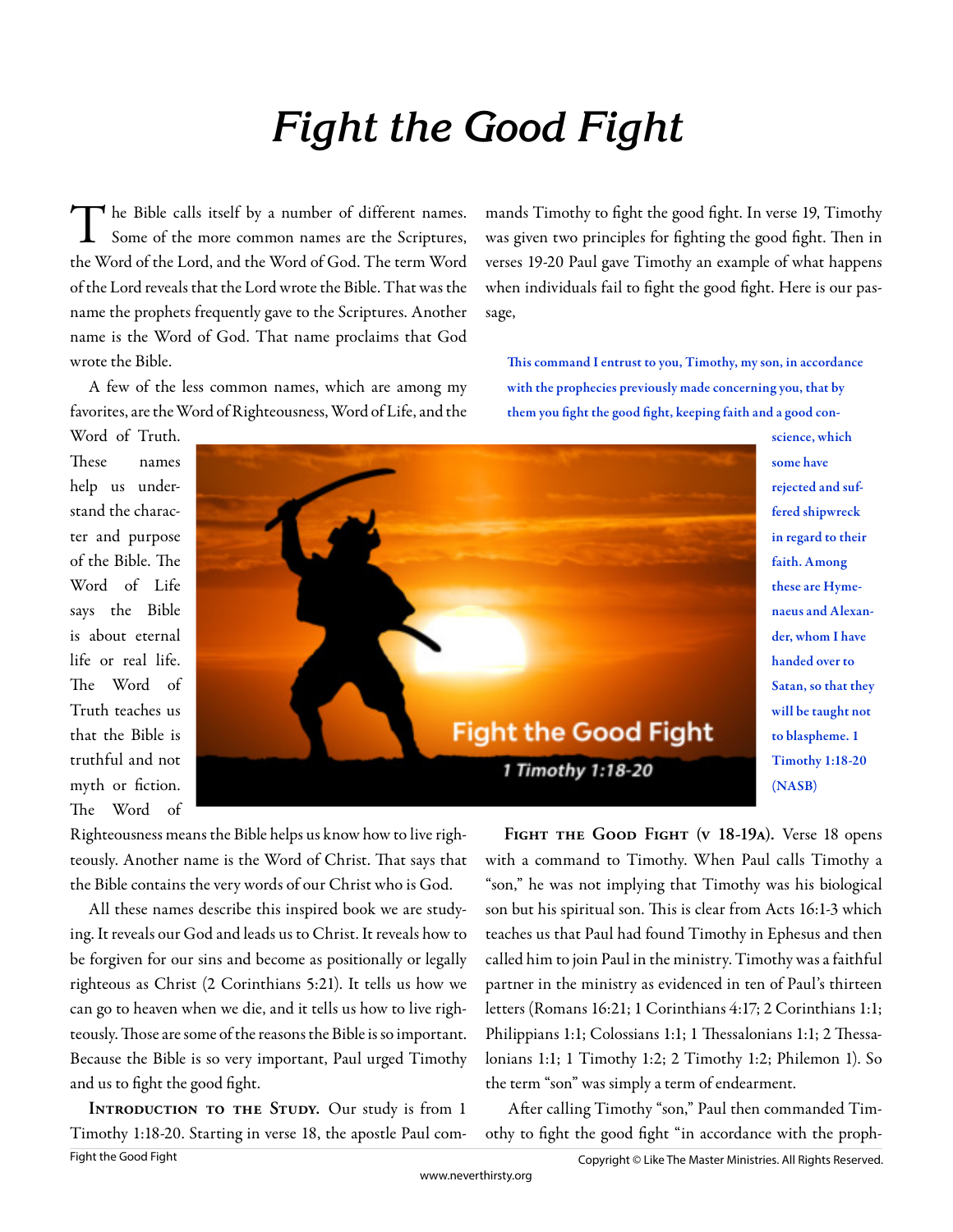ecies previously made concerning" him. But notice that Paul does not describe the nature of the prophecies. He just says, "prophecies previously made concerning you." We can thank the Lord for 1 Timothy 4:14 since it helps us understand that Paul was referring to a spiritual gift . 1 Timothy 4:14 says,

Do not neglect the spiritual gift within you, which was bestowed on you through prophetic utterance with the laying on of hands by the presbytery. 1 Timothy 4:14 (NASB)

Also in 2 Timothy 1:6, Paul reminds Timothy to "kindle afresh the gift." Notice that Paul refers to gift in the singular. He said,

# For this reason I remind you to kindle afresh the gift of God which is in you through the laying on of my hands. 2 Timothy 1:6 (NASB)

I think these verses help us understand that "in accordance with the prophecies previously made concerning" refers to a single spiritual gift. The plural just refers to a prophecy that was repeated on different occasions.

Now we must ask what type of spiritual gift was given to Timothy? While we are not told exactly in these three passages, I believe the context suggests that his spiritual gift was a combination of being a pastor and teaching. I think he had the spiritual gift of pastor-teacher (Ephesians 4:11). Then Paul and others laid hands on him according to 1 Timothy 4:14.

*Command to Fight the Good Fight (v.* 18). Now we are ready to understand Paul's command to Timothy to fight the good fight. It occurs in the last part of verse 18.

## ... by them you fight the good fight. 1 Timothy 1:18 (NASB)

Paul says Timothy was to use "them." That is, Timothy was to use this spiritual gift to fight the good fight. The Greek word for "fight" is *strateuo*. It is a military term referring to warfare against others. That means that to fight the good fight is warfare. It is a battle against demonic forces who influence false teachers. The next important word is "good." In the Greek there are two different words for "good." One word is *agathos*  and the other is *kalos*. *Agathos* has the sense of external goodness or good external behavior. *Kalos* is the second word and it had the sense of beauty. Later it had the sense of intrinsic goodness. Paul uses *kalos* when he says "good fight." In other words, Paul said that the good fight is an intrinsically good fight. Not only was Timothy commanded to engage in this warfare, but it is the warfare of the highest good in which any Christian can engage. If you are looking for a cause that is of the highest good, then fight the good fight.

*Principle #1 — Keep The Faith (v.* 19a). But how do we engage in this good fight? Paul tells us in the first part of 1 Timothy 1:19a. He said,

### . . . keeping faith and a good conscience. 1 Timothy 1:19a (NASB)

The good fight involves two very important principles. The two principles should be easy for us to remember: keeping faith and a good conscience. Now when Paul said "keeping faith," I do not believe that he was referring to our own personal faith in Jesus Christ. I know some study Bibles imply that the "faith" refers to one's personal faith in Christ or God. But we will discover soon in the last part of verse 19 that Paul's example of two men who were shipwrecked, were shipwrecked in regards to the content of the faith or the Scriptures. That is why I opened our study by reminding everyone about the Word of God, the Word of Christ, the Word of Life, Word of Truth, and the Word of Righteousness. I wanted us to be thinking about the importance of the Bible. Paul's point is that we fight the good fight by doing two things: 1) holding on to or keeping the objective content of the faith and 2) having a good conscience. Now let us discover these two principles. The first is, how do we hold on to the faith?

*1) Be A Christian*. In order to do this, we must do five things. The first thing we must do is to be a Christian. Paul reveals this in 2 Timothy 3:15 when he says that by reading the Scriptures, Timothy was given the wisdom that ultimately resulted in him being saved. That Scripture is powerful enough to help someone understand they are sinners and that Christ can forgive their sins. People have become believers by just reading the Bible. Hebrews 4:12 reveals the great power of Scripture. It says,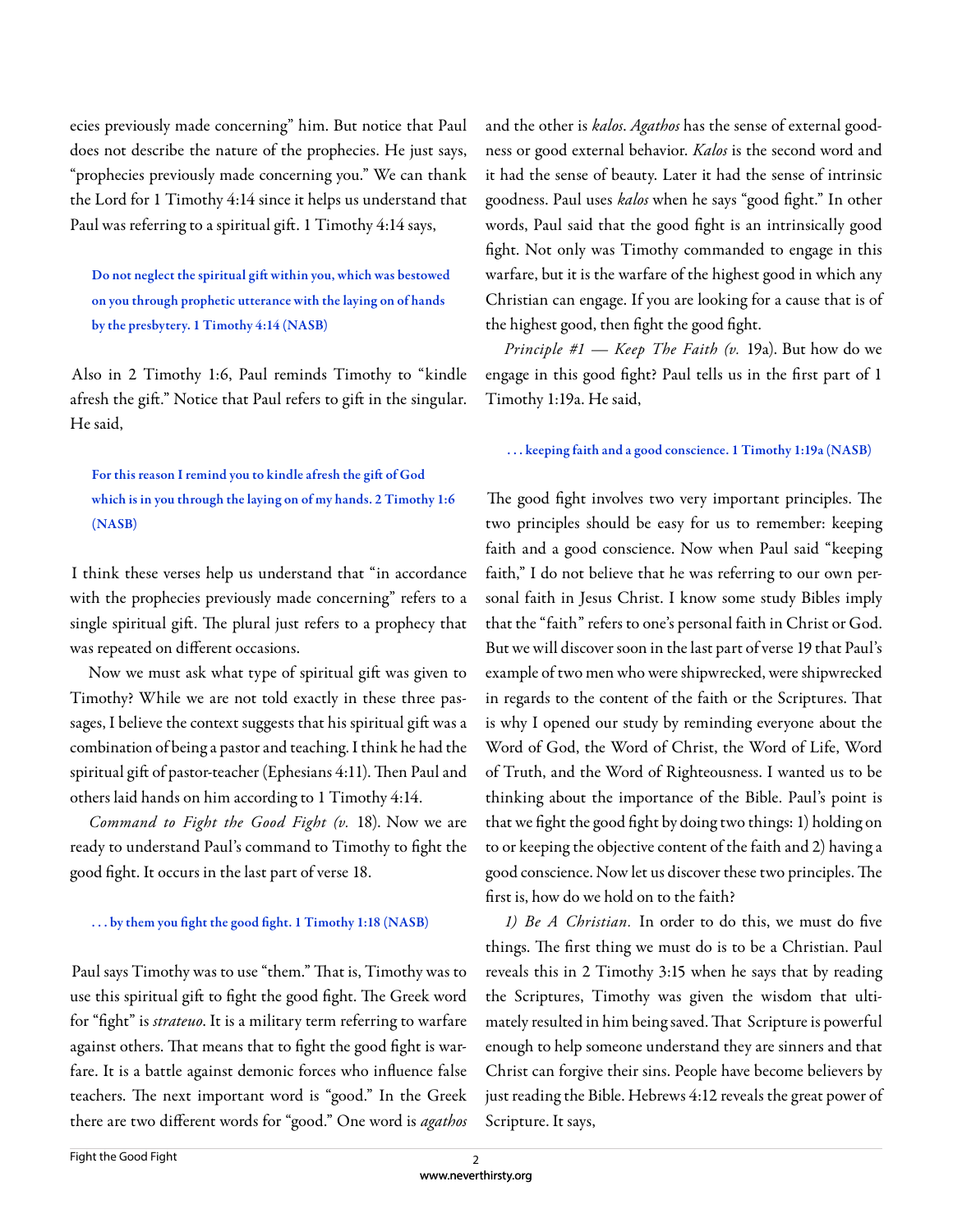For the word of God is living and active and sharper than any two-edged sword, and piercing as far as the division of soul and spirit, of both joints and marrow, and able to judge the thoughts and intentions of the heart. Hebrews 4:12 (NASB)

So, in order to keep the faith, a person must first be a warrior in the faith. He or she must first be a Christian.

2) Read The Bible. The second thing we must do to keep the faith is to read the Bible. Why do we need to regularly read the Bible and meditate on what we read? The answer is that if we do not know the Bible, we cannot keep it. Read 1 Peter 2:2-3. It commands us to read the Bible. It says,

Like newborn babies, long for the pure milk of the word, so that by it you may grow in respect to salvation, if you have tasted the kindness of the Lord. 1 Peter 2:2-3 (NASB)

The point is that not only do the Scriptures help an unbelieving sinner believe in Christ, but they also spiritually transform believers. Believers need to read the Bible and meditate on what we read! It is the most powerful book on planet earth.

The passage states that those who have been saved need to read and study the Bible so that they may grow in "respect to salvation." Hebrews 5:11-14 reveals that the serious study of the Word of God is required if we desire to grow in "respect to salvation." It says we need to know more than just the elementary truths of the Bible. Verses 13-14 say that as we know more about Scripture, we will be able to discern good from evil. We can become more righteous and more spiritually mature.

For everyone who partakes only of milk is not accustomed to the word of righteousness, for he is an infant. But solid food is for the mature, who because of practice have their senses trained to discern good and evil. Hebrews 5:13-14 (NASB)

Notice the connection between "solid food" and the ability to know good versus evil. The message is that knowledge of the Word of God is essential to becoming more righteous.

1 John 2:12-14 also teaches that knowledge of the Bible is important to our spiritual growth. By studying the Word of Truth, we are moving toward becoming a spiritual young man

in the faith and ultimately a spiritual father of the faith. The end goal is to know God the Father in a very deep way.

Now Timothy would have understood that Paul's command to "keep the faith" would have included the reading of Scripture. He had been traveling with Paul. If he had not understood, he would have after he read 1 Timothy 4:13. It says,

... give attention to the public reading of Scripture, to exhortation and teaching. 1 Timothy 4:13 (NASB)

Reading the Bible is fundamental to our spiritual growth. Reading the Bible is not just for pastors or someone who has the spiritual gift of teaching. So, are you reading Scripture every day? Are you obeying this command?

3) Study The Bible. The third thing we must do to keep the faith is to seriously study the Bible. But how are we supposed to study the Bible? The answer is given to us in 2 Timothy 2:15. It says,

Be diligent to present yourself approved to God as a workman who does not need to be ashamed, accurately handling the word of truth. 2 Timothy 2:15 (NASB)

Paul's first command is to "be diligent" to study the Bible. While this command was given to Timothy, it also applies to every believer. It describes what we must do to learn the Bible so that we can teach it. To be diligent implies work. To be a workman implies work. To "accurately handle the word of truth" implies great effort. That is, Bible study is more than listening to some preacher on the internet, a CD, the radio, or reading a book that someone wrote about the Bible. Bible study means a lot of serious study to understand it.

If our study is shallow, then our spiritual life will be shallow. We cannot become mature with a shallow understanding of Scripture. 1 Timothy 4:15 is a command to Timothy to seriously read, study and teach the Bible. It says,

Take pains with these things; be absorbed in them, so that your progress will be evident to all. 1 Timothy 4:15 (NASB)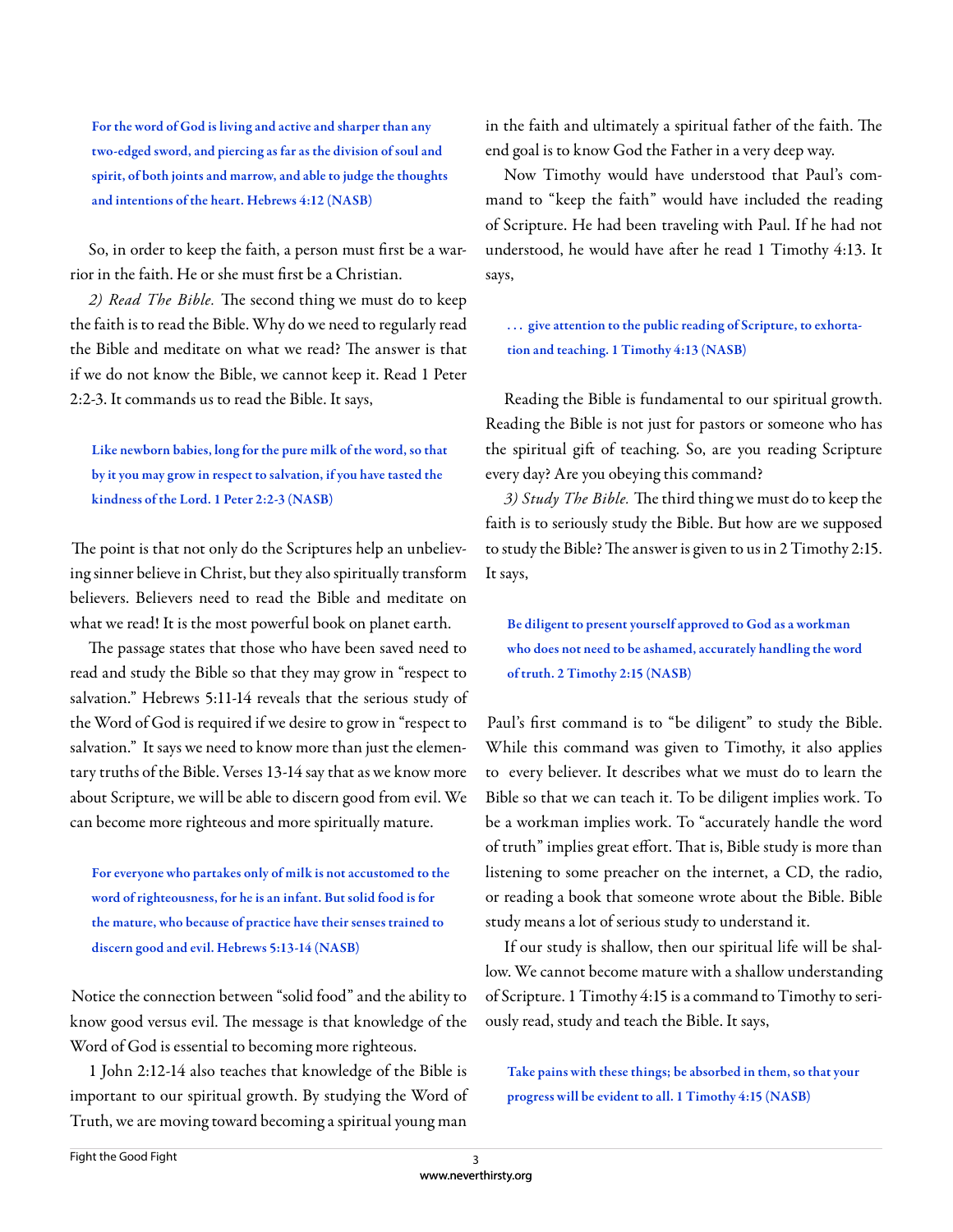4) Teach The Bible. This brings us to the fourth thing we must do to keep the faith. We must teach the Bible. Notice that Timothy was urged to teach the Bible in 1 Timothy 4:15. Also notice that every believer is to teach the Bible too! You might object at that statement. But what better way to help you learn the truth than to study it enough to be able to teach it to others? Listen to Hebrews 5:12. The Holy Spirit clearly tells every believer that he or she should be able to teach the Bible to others when it says,

For though by this time you ought to be teachers, you have need again for someone to teach you the elementary principles of the oracles of God, and you have come to need milk and not solid food. Hebrews 5:12 (NASB)

Now the Holy Spirit is not telling us that everyone should have the gift of teaching but that we should be able to at least explain the Bible to others. One may not be a very gifted teacher, but one should be able to at least explain the basic meaning of it.

Then in the last part of the verse, it says that the people to whom Hebrews was written had slipped backward in their spiritual life. That is, they had forgotten what they had been taught. They needed to be taught the elementary truths once more. What a sad statement! If a believer stops reading and studying the Bible, they slide backward in their spiritual life. We have a divine principle here. A believer is either moving forward or slipping backward spiritually. So, what are you doing? If you are not reading and studying the Bible, then you are slipping backward. I do not mean that you are listening to some preacher on the radio, internet, or television. The question is are you digging into the Word for yourself?

Now I do not mean that teachers and pastors are not important. Ephesians 4:11-14 tells us that God has given the church spiritually gift ed men to teach us the Bible. Ephesians 4:11-13 says,

And He gave some as apostles, and some as prophets, and some as evangelists, and some as pastors and teachers, for the equipping of the saints for the work of service, to the building up of the body of Christ; until we all attain to the unity of the faith, and of the knowledge of the Son of God, to a mature man, to the measure

of the stature which belongs to the fullness of Christ. Ephesians 4:11-13 (NASB)

So, the goal of teaching Scripture is to build up the body of Christ, to be united in faith, to know God, and become spiritually mature in Christ. Teaching Scripture accurately requires reading, serious study, and organization of thoughts.

5) Defend The Bible. The fifth thing believers must do to keep the faith is to defend the Bible. First, we must be a believer. Then we must read it, study it, and be able to teach it. All four steps are required before we can defend the faith. For example, in 1 Timothy 4:6 Paul will urge Timothy to nourish himself with the Word by reading and studying it. In 1 Timothy 4:13 and 2 Timothy 4:2, Paul urged Timothy to teach it. Then in 1 Timothy 6:20, Paul urged Timothy to guard or protect it. When we do all five things, we will grow spiritually first, and then others can also.

So, how do we defend or guard Scripture? Jude 3 says,

Beloved, while I was making every effort to write you about our common salvation, I felt the necessity to write to you appealing that you contend earnestly for the faith which was once for all handed down to the saints. Jude 3 (NASB)

The Greek word for "contend earnestly" has the idea of fighting. Then Jude 17 explains how to do this. We defend the faith by remembering the teachings of the apostles. We will remember the Scriptures by reading, studying, teaching, and defending it.

That is why the elders of the church must meet the qualifications in Titus 1:9. The verse says,

. . . holding fast the faithful word which is in accordance with the teaching, so that he will be able both to exhort in sound doctrine and to refute those who contradict. Titus 1:9 (NASB)

The only way to do this is by reading, studying, and teaching the faithful Word. That is the only way we can identify false teachers and false doctrine. If we find a false teacher in our church, we need to tell the pastor or a church leader. If he or she is on the internet, television, or some other place, we must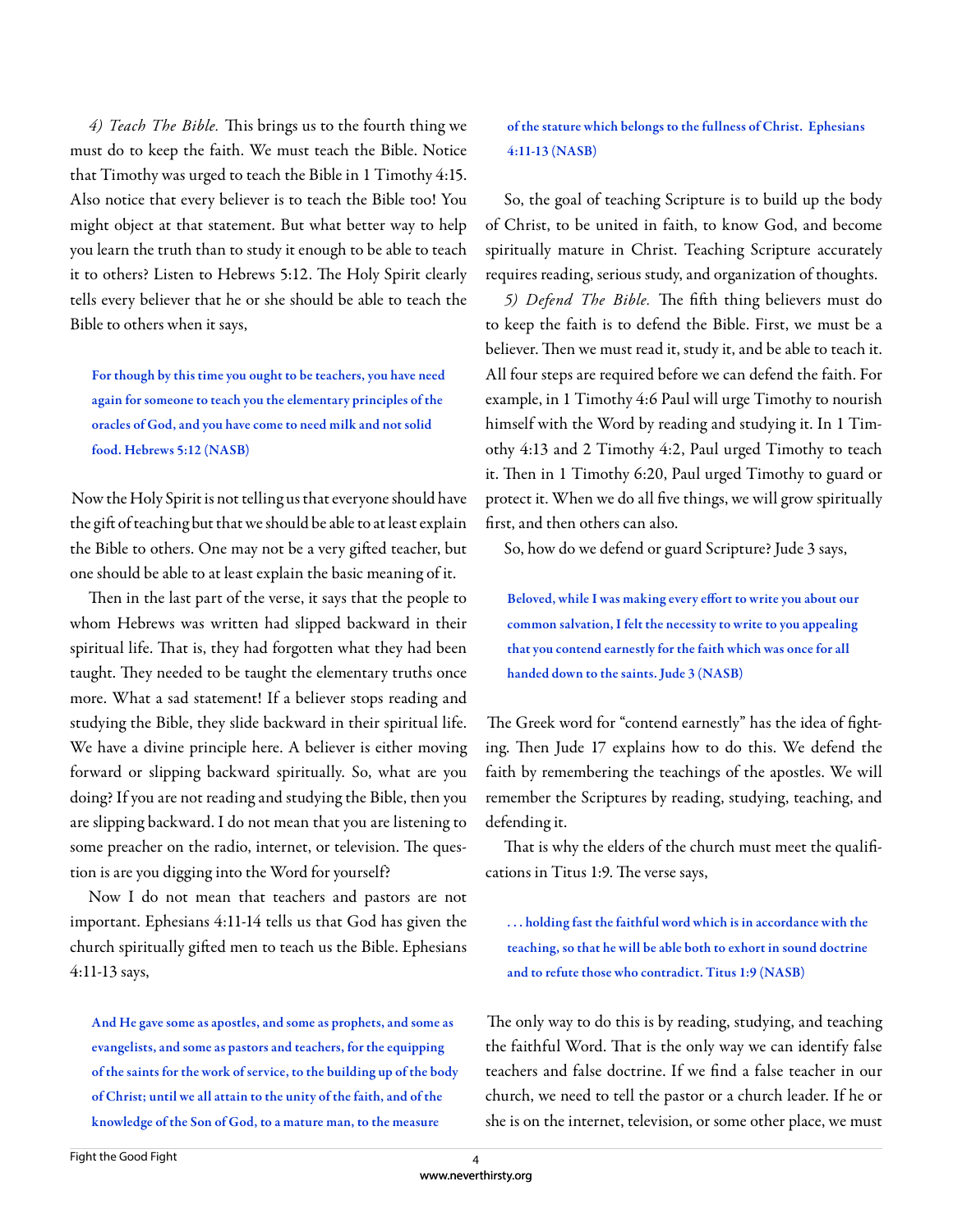ignore them and not read or listen to them. That is the command from Christ to every believer in 2 John 9-10. So, we have discovered five ways to keep the faith. They comprise the first principle for fighting the good fight.

*Principle #2 — Good Conscience (verse 19a)*. The second principle for fighting the good fight is to hold onto a good conscience. Notice the first part of verse 19 again. It says,

#### . . . holding faith and a good conscience. 1 Timothy 1:19a (NASB)

So, how does a believer have a good conscience? The answer is to live a godly life. The Greek word for "good" is not *kalos* this time, but *agathos*. *Agathos* refers to good external behavior or moral behavior. Paul connects good behavior with the conscience. Then our conscience will not condemn us and motivate us to twist the meaning of the Scriptures so that we feel good about ourselves. Then we do not feel guilty, embarrassed, or mourn our sins. We should not seek to minimize the meaning of Scripture to soothe our conscience. John MacArthur makes this very helpful comment,

 A good conscience is the result of a pure life. Like Paul (cf. Acts 24:16), Timothy was to maintain a blameless conscience. Conscience is a God-given device in every human mind that reacts to that person's behavior. It either accuses or excuses (Rom. 2:14-15). It produces feelings of well-being, peace, contentment, and calm when behavior is good. When behavior is evil, it activates guilt, shame, remorse, fear, doubt, insecurity, and despair. Its purpose is to warn the person of the fact that he is sinning. What a blessing to have such a warning device. It is to the soul what pain is to the body. Pain warns that something threatens the body's well-being. Guilt warns that something threatens the well-being of the soul. Paul was always anxious to have a clean, clear, pure, good conscience (cf. 2 Cor. 1: 12) and desired the same for Timothy. He calls for holiness in this charge to Timothy.

Doctrinal purity must be accompanied by purity of life. There is an inseparable link between truth and morality, between right belief and right behavior. Consequently, theological error has its roots in moral rather than intellectual soil (cf. Matt. 7:15-20). People often teach wrong doctrine to accommodate their sin.

That truth is borne out by the immorality that so often characterizes false teachers (cf. 2 Peter 2). It is not surprising, then, that Paul also emphasizes godliness in 1 Timothy (cf. 2:10; 4:7-8;  $(6:6)^1$ .

So, a good conscience is essential for accurately understanding Scripture, and maintaining doctrinal purity. So are you committing some sin again and again? Is it a sin that is known only to you and God, or maybe your spouse and God? Is there some passage of Scripture you do not like to hear because it embarrasses you? You would rather it is not read and maybe you avoid it? The question is, "Do you have a good conscience?"

So, the second principle for fighting the good fight is to have a good conscience.

**The Example (v 19b-20).** Now we come to Paul's illustration of two men who did not fight the good fight. Look for the two principles that we have just studied in 1 Timothy 1:19b-20.

... which some have rejected and suffered shipwreck in regard to their faith. Among these are Hymenaeus and Alexander, whom I have handed over to Satan, so that they will be taught not to blaspheme. 1 Timothy 1:19b-20 (NASB)

Notice that Paul refers to some men who suffered shipwreck with regard to the faith. The NASB and some other Bibles say "their faith" at the end of verse 19. But that is not correct. The words "the faith" are in the singular in the Greek text. Most Bible scholars agree that "the faith" is in the singular and refers to the Scriptures — the content of faith. These two men were shipwrecked because they 1) did not hold to the faith and 2) have a good conscience.

Notice that Paul says these two men had sinned by blaspheming God. That is, they did not have a good conscience. Their sins are the reason they were shipwrecked in regard to the faith. It appears they thought it was okay to blaspheme the name of God. I wonder what Bible passage they used to justify their behavior? It is common for people to distort Scripture to justify their behavior. Do you see how very important it is for

<sup>1.</sup> John MacArthur. 1 Timothy. The MacArthur New Testament Commentary. Moody Press. 1995. p. 45.